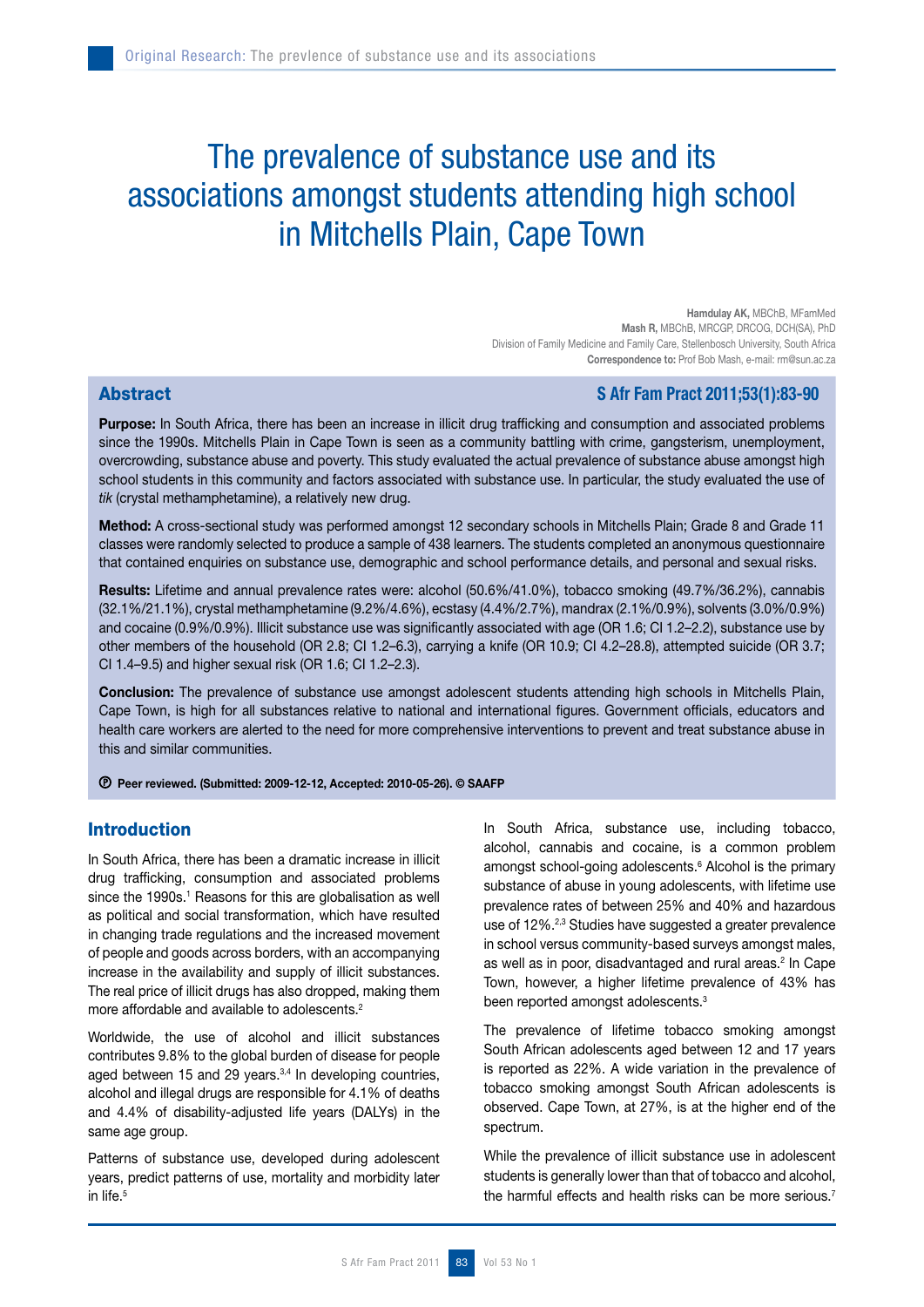The annual prevalence of illicit drug use amongst Grade 8 and Grade 10 students in the USA during 2007 was 13% and 28%, respectively.<sup>5,8</sup> In a comparative South African study, the prevalence of illicit substance use was reported to be 12% in both grades.<sup>8</sup>

Cannabis is the most common illicit substance used in South Africa, with a prevalence of 5% to 10% amongst adolescents. Prevalence rates appear to have been steadily increasing over the past 15 years. There is a higher prevalence in males and urban areas and amongst coloured and white students compared to other racial groups.9 Its adverse effects include social, interpersonal and legal difficulties, cognitive impairment, respiratory tract infections, the risk of psychosis, and dependence in 10% of users.9

In the United Kingdom, 5% of adolescents use inhaled solvents<sup>9</sup> while, in South Africa, rates of 7% for rural youths aged 10 to 21 years have been reported.<sup>6</sup> Rates are much higher in some communities; 46% of male schoolchildren in KwaZulu-Natal, for example, had inhaled benzene and 35% had inhaled thinners. The use of inhaled solvents is most common amongst younger adolescents and tends to decline with age. The early use of inhalants may reflect the fact that many inhalants are affordable, available for purchase, often available in the home and legal to buy and possess. Diminished use in older students reflects the perception that these inhaler agents are considered as "kids' drugs".<sup>10</sup>

Ecstasy use amongst students has been increasing in the USA. It is considered to be appealing to young individuals with anxiety and depression because it causes feelings of relaxation, euphoria and friendship. Its annual prevalence in the USA has grown from 2.4% in 2004 to 3.5% in 2007.10 The Henry Kaiser Foundation described its prevalence in South Africa as 2% in 2001.11 Very few other studies have reported on its prevalence in South Africa.

Crystal methamphetamine is a substance that has been strongly associated with use in the Mitchells Plain suburb of Cape Town, as highlighted by local media. It is assumed to be prevalent amongst adolescent and early-adult users. Its desired effects include increased vigour, intensified emotions, increased alcohol tolerance and decreased appetite. Its detrimental effects include irritability, violence, paranoia, cardiovascular disease, renal disease, teratogenesis and neurological sequelae, and carries a high potential for psychological and physical dependence.<sup>7</sup> It is known as 'ice' and 'crystal meth' and its colloquial term in Cape Town is *tik*. Few studies have been done to document its prevalence in adolescent students in South Africa.

In South Africa, the trend is that tobacco, alcohol and solvents are used at a young age, with the more illicit drugs used by older adolescents; there is usually a higher prevalence of substance abuse amongst male and older adolescents. Students who come from intact families and have a religious faith are less likely to abuse substances, 3,12,13,14,15,16 and students who have family members that abuse substances are at higher risk.<sup>13,17</sup> Peer groups and relationships have the potential both to increase and decrease risk.13 Poor school performance, absenteeism, being bullied and carrying a knife are associated with substance abuse.10,13,18 Individuals who use substances are at a higher risk of engaging in risky sexual behaviour, with the potential for teenage pregnancy and contracting sexually transmitted infections and HIV.

Historically, South African prevalence studies for adolescent substance use have been designed to represent different racial categories across regions rather than specific communities. Since the end of apartheid, urban communities have become more racially heterogeneous and, as interventions need to be tailored to communities and not racial groups, the design of studies also needs to change. This study focused on one such community in Mitchells Plain, Cape Town, where the media has highlighted the problem of substance abuse, and intended to describe the prevalence of substance abuse amongst high school students and associated risk behaviours.

## **Methods**

A cross-sectional survey was performed across secondary schools in Mitchells Plain from April to September 2007.

#### **Setting**

Mitchells Plain is a densely populated suburb of Cape Town, with over 350 000 people, and was established in the 1970s during the notorious apartheid era as a township designated for the coloured community. It is known as a community battling with crime, gangsterism, unemployment, overcrowding, substance abuse and poverty.19 Since the repeal of the apartheid laws in the early 1990s, the community has become more heterogeneous. with Xhosa-speaking people from the Eastern Cape moving into the area. Thirty-eight per cent of the population is aged between 15 and 35 years.

#### Sampling

A sample size of at least 385 was calculated to give 5% precision with 95% confidence intervals. Twelve out of the 15 high schools agreed to participate, submitting a list of the number of Grade 8 and Grade 11 classes and the number of students per class. Classes were then randomly selected from each of the Grade 8 and Grade 11 lists until the required sample size was obtained. All the students in a selected class were invited to complete the questionnaire, a total of 545 students eventually being selected to allow for non-participation. All 12 high schools were represented in the selected grades, 226 students being selected from Grade 8 and 212 from Grade 11. Of the three high schools that refused to participate, one was undergoing a change of leadership and the other two did not respond to any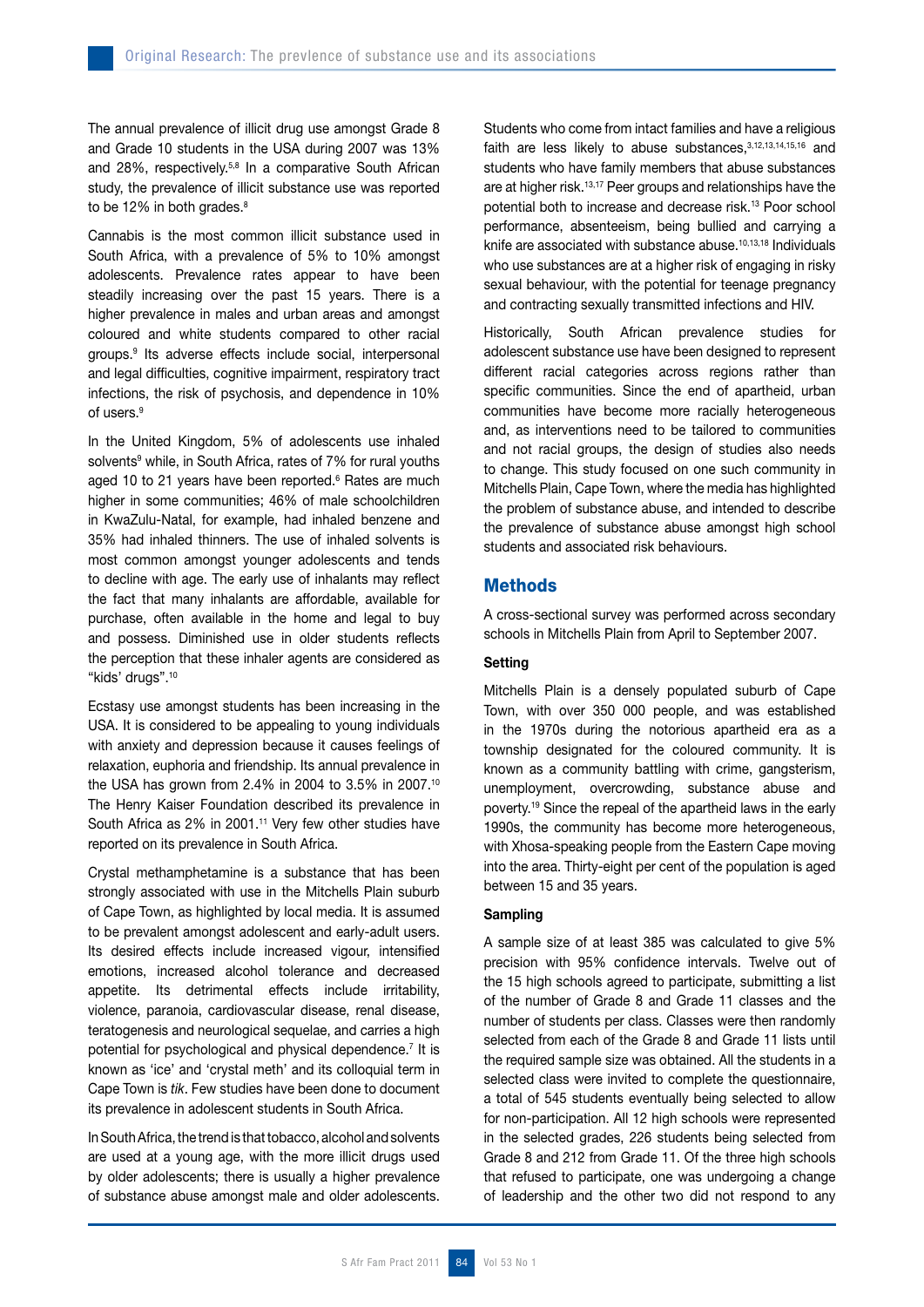forms of communication. Grade 8 and Grade 11 classes were selected to allow comparison with similar studies and because this covered the upper and lower ends of the adolescent age range.

#### Instrument

Data were collected by an anonymous, structured, selfcompleted questionnaire previously validated for use in a similar survey.16 Relevant modifications were made to incorporate information specific to this study and its local context, such as the use of *tik*. In addition to substance use, the questionnaire included the demographic, behavioural, educational and psychosocial information of the learners.

#### **Procedure**

The parents of the students selected to participate in the study were provided with information about the study and given the opportunity to decline consent for their children to participate. The students were also all informed and asked to give their written assent. Ethical approval was obtained from Stellenbosch University. Teachers and school staff were excluded from the classrooms while the questionnaire was being completed to increase the perceived level of confidentiality and, on completion, the questionnaires were placed in a ballot-type box.

#### Data analysis

Data analysis was performed using Statistica Version 8. An analysis of variance was used to determine associations between continuous and categorical variables. If the data were not equally distributed and the test for the homogeneity of variance was statistically significant, a non-parametric test, the Mann-Whitney Test, was applied to determine statistical significance. Categorical data were analysed using cross-tabulation and the maximum-likelihood chisquare test. Continuous variables were compared to each other using regression and correlation analysis with the Spearman r value. Variables found to be significantly associated with substance use outcomes were subjected to a multiple logistic regression analysis.

A personal risk score was determined by giving one point to each question pertaining to personal risk behaviour, with a possible total score of four. For the calculation of sexual risk, students with a single sexual partner during the past 12 months were given one point, students with two sexual partners were given two points and students with three or more sexual partners were given three points. Students were given one point if they did not use any contraception. Students reporting that their last sexual partner was unfamiliar to them were also given one point. The maximum points obtainable for sexual risk were therefore five points.

# **Results**

The questionnaire was completed by a total of 438 students. Their baseline characteristics are described in Table I. Table I: Demographic characteristics of respondents ( $n = 438$ )

| <b>Characteristic</b> | <b>Variables</b>                                                          | N        | $\frac{9}{6}$ |
|-----------------------|---------------------------------------------------------------------------|----------|---------------|
| Gender                | Males                                                                     | 209      | 47.7          |
|                       | Females                                                                   | 229      | 52.3          |
| Age                   | $<$ 16 yrs                                                                | 222      | 50.9          |
|                       | $\geq 16$ yrs                                                             | 214      | 49.1          |
| Grade                 | Grade 8                                                                   | 226      | 51.6          |
|                       | Grade 11                                                                  | 212      | 48.4          |
| Racial group          | Coloured                                                                  | 366      | 83.9          |
|                       | <b>Black</b>                                                              | 55       | 12.6          |
|                       | White                                                                     | 12       | 2.8           |
|                       | Asian                                                                     | 3        | 0.7           |
| Spoken                | English                                                                   | 338      | 77.2          |
| languages             | Afrikaans                                                                 | 326      | 74.5          |
|                       | Xhosa                                                                     | 53       | 12.1          |
|                       | Zulu                                                                      | 9        | 2.1           |
| Raised by             | Both parents                                                              | 277      | 63.2          |
|                       | Single parent                                                             | 113      | 25.8          |
|                       | Other                                                                     | 48       | 11.0          |
|                       |                                                                           | 26       | 5.9           |
| School                | Step-parent                                                               | 101      | 23.1          |
| performance           | Repeated a grade<br>Grade A                                               | 66       | 15.1          |
|                       | Grade B                                                                   | 76       | 17.4          |
|                       | Grade C                                                                   |          | 18.3          |
|                       |                                                                           | 80       |               |
|                       | Grade D<br><b>Grade E</b>                                                 | 58       | 13.2<br>6.8   |
|                       | Grade F                                                                   | 30<br>12 | 2.7           |
| Household             |                                                                           |          | 67.8          |
| members using         | Cigarettes                                                                | 297      |               |
| substances            | Alcohol                                                                   | 205      | 46.8          |
|                       | Cannabis<br>Tik                                                           | 77       | 17.6          |
|                       |                                                                           | 36       | 8.2           |
|                       | <b>Mandrax</b>                                                            | 13       | 3.0           |
|                       | Ecstasy                                                                   | 10       | 2.3           |
|                       | Crack cocaine                                                             | 4        | 0.9           |
| Religion              | Believes in a religion                                                    | 397      | 90.7          |
| Social behaviour      | Participates in religious activities                                      | 355      | 81.1          |
|                       | Perpetrated theft                                                         | 116      | 26.5          |
|                       | Damaged property                                                          | 50       | 11.4          |
|                       | Carried knife during past 4 weeks                                         | 38       | 8.6           |
|                       | Bullied somebody at school                                                | 60       | 13.7          |
|                       | Was victim of bullying                                                    | 86       | 19.6          |
|                       | Was involved in physical fights                                           | 129      | 29.5          |
|                       | Was gang member                                                           | 29       | 6.6           |
|                       | Was involved in acts of gangsterism                                       | 18       | 4.1           |
| Suicidal<br>behaviour | Suicidal ideation                                                         | 103      | 23.5          |
|                       | Communicated suicidal ideation                                            | 80       | 18.3          |
|                       | Suicide attempt                                                           | 65       | 14.8          |
| Sexual<br>behaviour   | Sexual intercourse (lifetime)                                             | 103      | 23.5          |
|                       | Number of students who had sex with<br>multiple sexual partners           | 34       | 33.0          |
|                       | Number of students who had sex and<br>used contraception on last occasion | 66       | 64.0          |
|                       | Number of students who had sex and<br>used condom on last occasion        | 51       | 77.3          |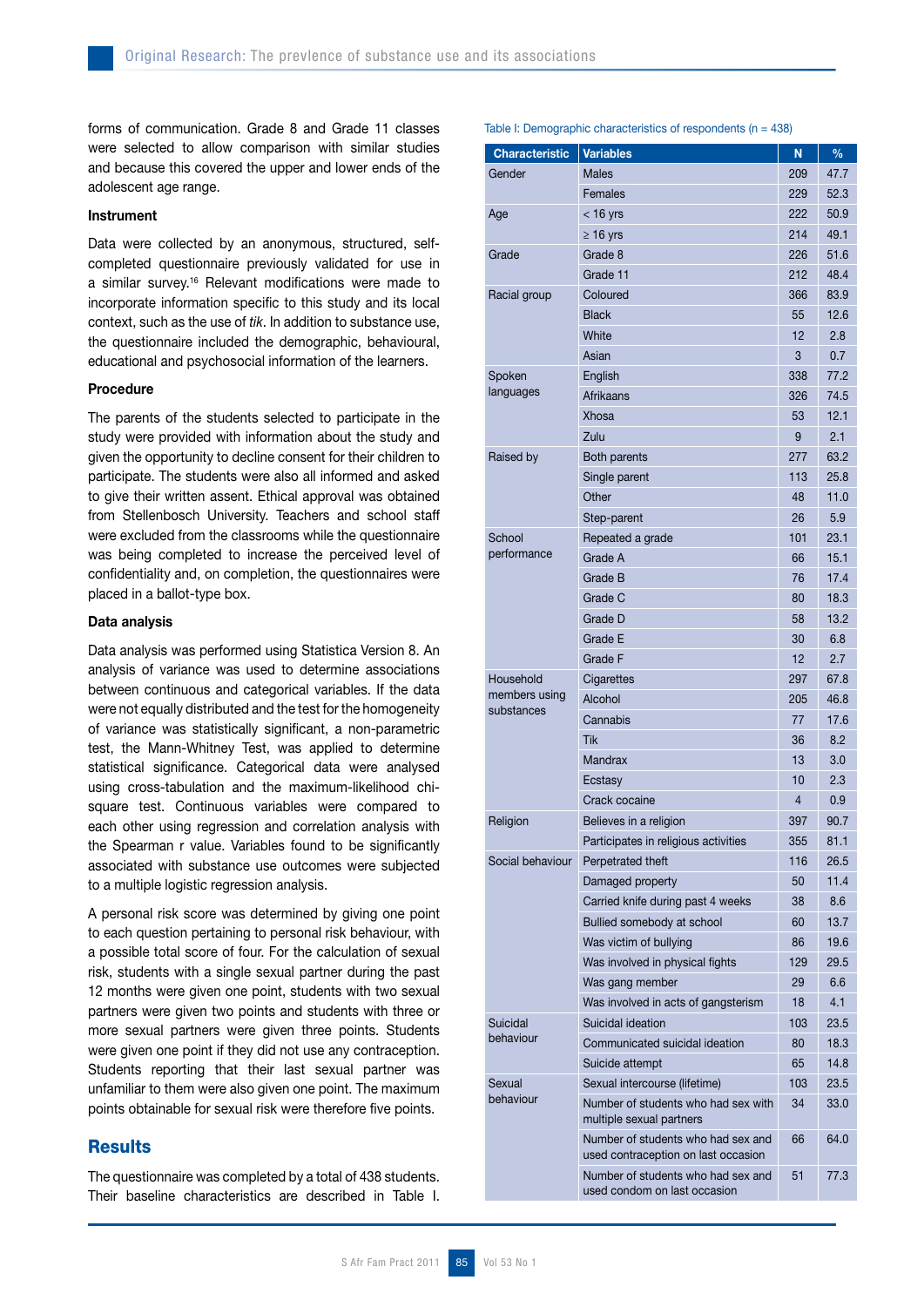| <b>Substance</b> | <b>Variable</b> | $\mathsf{n}$   | $\frac{0}{0}$ | <b>Variable</b>      | <b>Mean</b> | <b>SD</b> | N.             |
|------------------|-----------------|----------------|---------------|----------------------|-------------|-----------|----------------|
| Alcohol          | Lifetime        | 221            | 50.6          | Age: First use (yrs) | 13.3        | 2.5       | 214            |
|                  | Past year       | 179            | 41.0          | Monthly use (days)   | 3.7         | 5.9       | 198            |
|                  | Past month      | 150            | 34.3          | Binge days/mth       | 3.4         | 5.4       | 184            |
| Cigarettes       | Lifetime        | 217            | 49.7          | Age: First use (yrs) | 12.6        | 2.1       | 213            |
|                  | Past year       | 158            | 36.2          | Monthly use (days)   | 13.8        | 12.5      | 182            |
|                  | Past month      | 154            | 35.2          | No. of cigs/mth      | 102.8       | 202.0     | 183            |
| Cannabis         | Lifetime        | 140            | 32.1          | Age: First use (yrs) | 14.2        | 1.8       | 137            |
|                  | Past year       | 92             | 21.1          | Monthly use (days)   | 6.3         | 9.3       | 63             |
|                  | Past month      | 63             | 14.4          |                      |             |           |                |
| <b>Tik</b>       | Lifetime        | 40             | 9.2           | Age: First use (yrs) | 14.5        | 1.6       | 19             |
|                  | Past year       | 20             | 4.6           | Monthly use (days)   | 9.4         | 6.9       | 8              |
|                  | Past month      | 10             | 2.3           |                      |             |           |                |
| Ecstasy          | Lifetime        | 19             | 4.4           | Age: First use (yrs) | 14.9        | 1.4       | 19             |
|                  | Past year       | 12             | 2.7           | Monthly use (days)   | 0.7         | 0.5       | 15             |
|                  | Past month      | 10             | 2.3           |                      |             |           |                |
| <b>Buttons</b>   | Lifetime        | 9              | 2.1           | Age: First use (yrs) | 14.1        | 2.2       | 9              |
| (Mandrax)        | Past year       | $\overline{4}$ | 0.9           | Monthly use (days)   | 2.2         | 2.0       | 6              |
|                  | Past month      | $\overline{4}$ | 0.9           |                      |             |           |                |
| Solvents         | Lifetime        | 13             | 3.0           | Age: First use (yrs) | 11.3        | 1.4       | 13             |
|                  | Past year       | $\overline{4}$ | 0.9           | Monthly use (days)   | 0.8         | 1.1       | 9              |
|                  | Past month      | $\overline{4}$ | 0.9           |                      |             |           |                |
| Crack            | Lifetime        | $\overline{4}$ | 0.9           | Age: First use (yrs) | 11.3        | 3.3       | $\overline{4}$ |
|                  | Past year       | $\overline{4}$ | 0.9           | Monthly use (days)   | 6.3         | 6.2       | 4              |
|                  | Past month      | $\overline{4}$ | 0.9           |                      |             |           |                |

# Table II: Prevalence of various substances used amongst respondents ( $n = 438$ )

# Table III: Relationship of substance use in past year to continuous variables

| <b>Annual use</b>           |            | Age (years)         |             |         |              | <b>Absenteeism (days)</b> |         | Household members (number) |             |         |  |
|-----------------------------|------------|---------------------|-------------|---------|--------------|---------------------------|---------|----------------------------|-------------|---------|--|
|                             |            | $\mathsf{n}$        | <b>Mean</b> | P value | $\mathbf{n}$ | <b>Mean</b>               | P value | $\mathsf{n}$               | <b>Mean</b> | P value |  |
| Cigarettes                  | Yes        | 158                 | 15.8        | < 0.01  | 152          | 5.3                       | 0.86    | 55                         | 5.7         | 0.44    |  |
|                             | <b>No</b>  | 56                  | 14.7        |         | 53           | 4.3                       |         | 156                        | 5.2         |         |  |
|                             | <b>Yes</b> | 179                 | 15.8        | 0.17    | 172          | 5.9                       | 0.24    | 179                        | 5.3         | 0.44    |  |
| Alcohol                     | <b>No</b>  | 40                  | 15.3        |         | 39           | 3.5                       |         | 39                         | 5.6         |         |  |
| Cannabis                    | Yes        | 92                  | 16.3        | 0.06    | 89           | 7.1                       | 0.75    | 92                         | 5.2         | 0.59    |  |
|                             | <b>No</b>  | 40                  | 15.3        |         | 46           | 4.2                       |         | 45                         | 5.4         |         |  |
| Other illicit<br>substances | Yes        | 32                  | 16.2        | < 0.01  | 29           | 12.8                      | 0.20    | 32                         | 5.2         | 0.47    |  |
|                             | <b>No</b>  | 403                 | 15.1        |         | 375          | 3.9                       |         | 394                        | 5.5         |         |  |
|                             |            | Personal risk score |             |         |              | Sexual risk score         |         | Age of sexual debut        |             |         |  |
|                             | Yes        | 158                 | 1.5         | 0.03    | 158          | 0.7                       | 0.24    | 60                         | 14.3        | 0.16    |  |
| Cigarettes                  | <b>No</b>  | 56                  | 1.1         |         | 56           | 0.5                       |         | 13                         | 13.3        |         |  |
| Alcohol                     | Yes        | 179                 | 1.4         | < 0.01  | 179          | 0.7                       | 0.53    | 71                         | 14.0        | 0.63    |  |
|                             | <b>No</b>  | 40                  | 0.9         |         | 40           | 0.6                       |         | 13                         | 13.7        |         |  |
| Cannabis                    | Yes        | 92                  | 1.6         | 0.93    | 92           | 1.0                       | 0.29    | 51                         | 14.2        | 0.52    |  |
|                             | <b>No</b>  | 47                  | 1.6         |         | 47           | 0.8                       |         | 19                         | 13.8        |         |  |
| Other illicit<br>substances | Yes        | 32                  | 1.1         |         | 32           | 1.3                       | < 0.01  | 20                         | 13.5        | 0.40    |  |
|                             | <b>No</b>  | 405                 | 1.5         | 0.03    | 405          | 0.4                       |         | 84                         | 14.0        |         |  |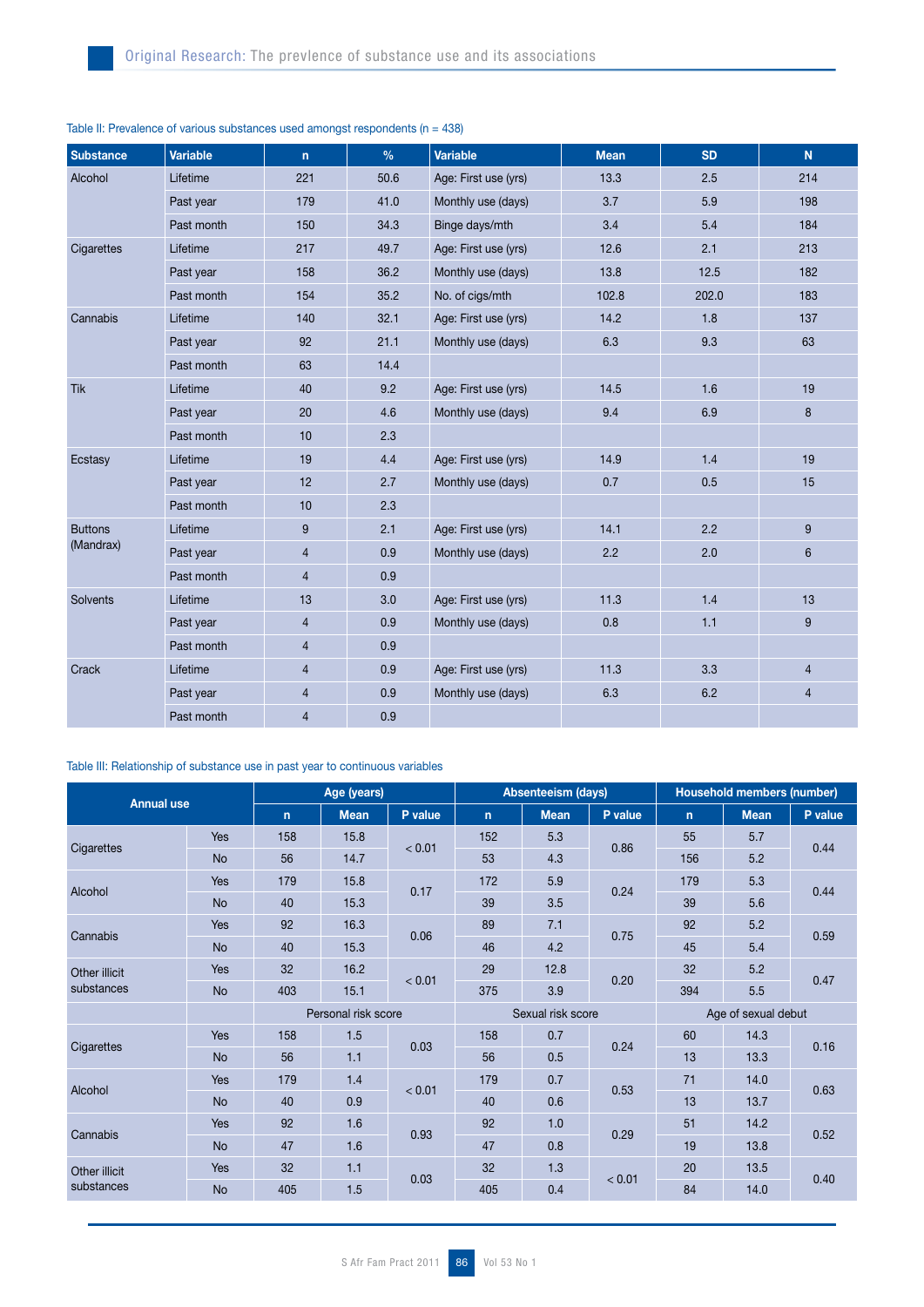The mean age was 15.2 (SD 1.7) and the mean number of household members 5.4 (SD 2.3), with a mean number of 1.2 people (SD 1.2) sharing the students' rooms. The students were absent from school for a mean of 3.9 days (SD 6.3) in the previous term. The mean age of sexual debut was 13.9 years (SD 2.3) and the mean number of sexual partners in the last 12 months was 2.0 (SD 2.1).

Table II describes the prevalence rates for the various substances in terms of lifetime use, as well as use in the past month or year and the age of first use. The lifetime prevalence for *tik*, a relatively new substance, was found to be 9.2%.

Of the 34% of students reported having a drink during the past month, 12.1% consumed alcohol on at least three days of the month. Harmful alcohol consumption (binge drinking, defined as having more than five drinks at a single time) during the last month was reported by 21.0% of the learners, who drank more than five drinks at a time on an average of 3.4 days (CI: 2.9–4.5).

Table III demonstrates the associations between continuous variables and substance use by the students during the past year, and Table IV the associations with categorical variables. *Tik*, ecstasy, solvents, buttons and crack were analysed together as a single variable and referred to as "other illicit substances".

Regarding to binge drinking, this study demonstrated an association with physical fights during the previous 12 months. The students who engaged in physical fights were

| <b>Categorical variable</b>     |               | <b>Cigarettes use</b><br>$(N = 158)$ |      | <b>Alcohol use</b><br>$(N = 179)$ |              |       | <b>Cannabis use</b><br>$(N = 92)$ |    |      | <b>Other illicit substances</b><br>$(N = 32)$ |                |      |      |
|---------------------------------|---------------|--------------------------------------|------|-----------------------------------|--------------|-------|-----------------------------------|----|------|-----------------------------------------------|----------------|------|------|
|                                 |               | n                                    | %    | p                                 | $\mathsf{n}$ | %     | p                                 | n  | $\%$ | p                                             | $\mathsf{n}$   | %    | p    |
| Gender                          | Male          | 77                                   | 48.7 | 0.45                              | 86           | 48.0  | 0.52                              | 50 | 54.4 | 0.12                                          | 21             | 65.6 | 0.03 |
|                                 | Female        | 81                                   | 51.3 |                                   | 93           | 52.0  |                                   | 42 | 45.7 |                                               | 11             | 34.4 |      |
| Repeated last grade             | Yes           | 44                                   | 28.0 | 0.33                              | 50           | 28.1  | 0.28                              | 27 | 29.4 | 0.76                                          | 13             | 40.6 | 0.02 |
|                                 | <b>No</b>     | 113                                  | 72.0 |                                   | 128          | 71.9  |                                   | 65 | 70.7 |                                               | 19             | 59.4 |      |
| Prayed                          | Yes           | 132                                  | 13.7 | 0.85                              | 143          | 82.2  | 0.08                              | 71 | 78.0 | 0.02                                          | 25             | 78.1 | 0.34 |
|                                 | <b>No</b>     | 21                                   | 86.3 |                                   | 31           | 17.8  |                                   | 20 | 22.0 |                                               | $\overline{7}$ | 21.9 |      |
|                                 | Both parents  | 107                                  | 67.7 | 0.41                              | 117          | 64.3  | 0.54                              | 62 | 67.4 |                                               | 21             | 65.6 |      |
| Raised by                       | Single parent | 37                                   | 23.4 |                                   | 47           | 26.3  |                                   | 22 | 23.9 | 1.00                                          | 6              | 18.8 | 0.49 |
|                                 | Other parent  | 17                                   | 8.9  |                                   | 17           | 9.5   |                                   | 8  | 8.7  |                                               | 5              | 15.6 |      |
| Raised by step-parent           | Yes           | 8                                    | 5.1  | 0.93                              | 11           | 6.2   | 0.78                              | 5  | 5.4  | 0.49                                          | $\mathbf{1}$   | 3.1  | 0.45 |
|                                 | <b>No</b>     | 150                                  | 94.9 |                                   | 168          | 93.9  |                                   | 87 | 94.6 |                                               | 31             | 96.9 |      |
| Alcohol consumption in home     | Yes           | 79                                   | 50.0 | 0.65                              | 114          | 63.7  | 0.66                              | 55 | 59.8 | 0.05                                          | 20             | 62.5 | 0.07 |
|                                 | <b>No</b>     | 79                                   | 50.0 |                                   | 65           | 36.3  |                                   | 37 | 40.2 |                                               | 12             | 37.5 |      |
| Cigarette use in home           | Yes           | 130                                  | 82.3 | 0.35                              | 141          | 78.8  | 0.21                              | 76 | 82.6 | 0.80                                          | 24             | 75.0 | 0.39 |
|                                 | <b>No</b>     | 28                                   | 17.7 |                                   | 38           | 21.2  |                                   | 16 | 17.4 |                                               | 8              | 25.0 |      |
| Illicit substance use in home   | Yes           | 43                                   | 27.2 | 0.51                              | 49           | 27.5  | 0.10                              | 32 | 34.8 | 0.55                                          | 15             | 46.9 | 0.00 |
|                                 | <b>No</b>     | 115                                  | 72.8 |                                   | 129          | 72.5  |                                   | 60 | 65.2 |                                               | 17             | 53.2 |      |
| Perpetrated theft               | Yes           | 52                                   | 33.1 | 0.36                              | 60           | 33.9  | 0.62                              | 37 | 40.7 | 0.01                                          | 11             | 34.4 | 0.33 |
|                                 | <b>No</b>     | 105                                  | 66.9 |                                   | 117          | 66.1  |                                   | 54 | 59.3 |                                               | 21             | 65.6 |      |
| Damaged property                | Yes           | 23                                   | 14.7 | 0.55                              | 25           | 14.2  | 0.08                              | 17 | 18.9 | 0.83                                          | $\overline{7}$ | 22.6 | 0.07 |
|                                 | <b>No</b>     | 133                                  | 85.3 |                                   | 151          | 85.8  |                                   | 73 | 81.1 |                                               | 24             | 77.4 |      |
| Carried knife during past four  | Yes           | 21                                   | 13.4 | 0.98                              | 24           | 13.6  | 0.29                              | 14 | 15.6 | 0.15                                          | 11             | 36.7 | 0.00 |
| weeks                           | <b>No</b>     | 136                                  | 86.6 |                                   | 153          | 86.44 |                                   | 76 | 84.4 |                                               | 19             | 63.3 |      |
| Bullied somebody at school      | Yes           | 26                                   | 16.7 | 0.40                              | 31           | 17.4  | 0.94                              | 21 | 22.8 | 0.45                                          | 9              | 29.0 | 0.02 |
|                                 | <b>No</b>     | 139                                  | 83.3 |                                   | 147          | 82.6  |                                   | 71 | 77.2 |                                               | 22             | 71.0 |      |
| Was victim of bullying          | Yes           | 24                                   | 15.4 | 0.03                              | 38           | 21.4  | 0.36                              | 10 | 10.9 | 0.29                                          | $\overline{7}$ | 22.6 | 0.70 |
|                                 | <b>No</b>     | 132                                  | 84.6 |                                   | 140          | 78.7  |                                   | 82 | 89.1 |                                               | 24             | 77.4 |      |
| Was involved in physical fights | Yes           | 66                                   | 42.3 | 0.24                              | 69           | 39.0  | 0.11                              | 40 | 43.5 | 1.00                                          | 14             | 45.2 | 0.63 |
|                                 | <b>No</b>     | 90                                   | 57.7 |                                   | 108          | 61.0  |                                   | 52 | 56.5 |                                               | 17             | 54.8 |      |
| Attempted suicide               | Yes           | 26                                   | 16.7 | 0.58                              | 37           | 20.9  | 0.62                              | 18 | 19.6 | 0.53                                          | 10             | 31.2 | 0.02 |
|                                 | <b>No</b>     | 130                                  | 83.3 |                                   | 140          | 79.1  |                                   | 74 | 80.4 |                                               | 22             | 68.8 |      |
| Involved in acts of gangsterism | Yes           | 12                                   | 7.59 | 0.56                              | 14           | 7.8   | 0.02                              | 10 | 10.9 | 0.38                                          | 5              | 15.6 | 0.07 |
|                                 | <b>No</b>     | 146                                  | 92.4 |                                   | 165          | 92.2  |                                   | 82 | 89.1 |                                               | 27             | 84.4 |      |

#### Table IV: Relationship of substance use in past year to categorical variables

NB: Where the sum of Yes and No does not equal N, this is due to missing data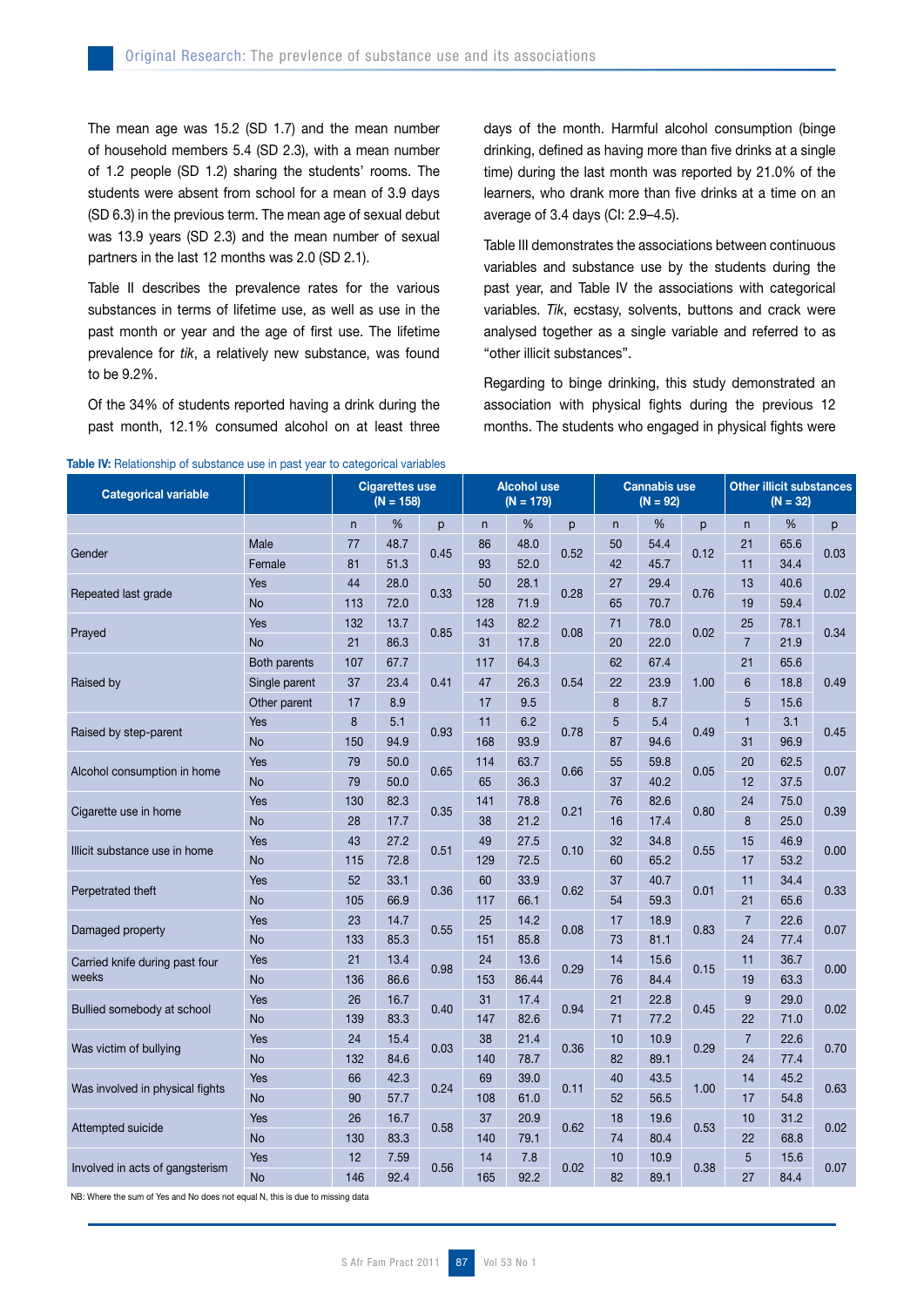noted to have a significantly more frequent pattern of highrisk alcohol consumption ( $p < 0.01$ ). These students had more alcohol binge days per month than those who did not engage in fights (2.5 vs. 1.3 days). Congruent with the association of engaging in physical fights and binge drinking was the observation that the students who participated in acts of gangsterism also abused alcohol more frequently (3 days per month compared to 1.6 days  $[p = 0.05]$ .

In this population, the odds of the use of illicit substances by the students who consumed alcohol were 6.6 (CI 1.1– 39.0;  $p = 0.02$ ) and 96% of the students who used illicit substances had consumed alcohol during the past year. Cannabis was also significantly associated with more harmful substance use, such as *tik*, ecstasy, buttons and crack. The odds ratio of the use of illicit substances by the students who were using cannabis was OR 3.8 (CI 1.13– 11.05;  $p = 0.01$ ). Overall, 85% of the students who used illicit substances had also used cannabis.

Table V reports on a logistic regression of factors associated with substance abuse. After regression, age, illicit substance use at home, carrying a knife, attempted suicide and sexualrisk behaviour remained significantly associated.

Table V: Logistic regression analysis for variables associated with illicit substance use

| <b>Variables</b>                  | <b>Illicit substance use</b> |              |        |  |  |  |
|-----------------------------------|------------------------------|--------------|--------|--|--|--|
|                                   | <b>OR</b>                    | 95% CI       | р      |  |  |  |
| Age                               | 1.6                          | $1.2 - 2.2$  | 0.00   |  |  |  |
| Gender                            | 1.6                          | $0.5 - 4.7$  | 0.39   |  |  |  |
| Repeating a grade                 | 1.3                          | $0.5 - 3.3$  | 0.60   |  |  |  |
| Illicit substance use in the home | 2.8                          | $1.2 - 6.3$  | 0.02   |  |  |  |
| Personal risk                     | 1.0                          | $0.7 - 1.4$  | 0.98   |  |  |  |
| Carrying a knife                  | 10.9                         | $4.2 - 28.8$ | < 0.01 |  |  |  |
| Being bullied                     | 1.1                          | $0.4 - 3.0$  | 0.92   |  |  |  |
| Suicide attempt                   | 3.7                          | $1.4 - 9.5$  | 0.01   |  |  |  |
| Sexual risk                       | 1.6                          | $1.2 - 2.3$  | 0.01   |  |  |  |

# **Discussion**

The prevalence of substance use amongst adolescent students attending high schools in Mitchells Plain, Cape Town, is high for all substances. Half of all students had used alcohol during their lifetime and 34% had consumed alcohol during the previous month, compared to 31% previously reported for Cape Town.8,16 More than double the number of students had smoked a cigarette during their lifetime, compared to students in the USA and in South Africa as a whole, and more than a third of students in Mitchells Plain had smoked during the previous month, compared to 21% previously reported for Cape Town.8,10,11,16 The prevalence for cannabis was three times higher than the national prevalence rate of 10% determined in 2007.9 Nine per cent of all students had used *tik* and one in twenty students had used it during the previous year. The use of *tik* surpassed the use of ecstasy, cocaine and crack. Age, domestic substance use, carrying a knife, suicide attempts and risky sexual behaviour were strongly associated with illicit substance use.

The findings of this study corroborate international and local studies that alcohol is the commonest substance of use amongst adolescent students attending high school and that cigarette use is more prevalent than that of cannabis and other illicit substances.9,6,13,16,17,20,21 This may be explained by the relative accessibility and availability of alcohol and cigarettes compared to other illicit substances and the social acceptability of alcohol consumption and cigarette smoking.

Although direct comparison is limited by different methodologies, the prevalence rates for alcohol use by students in Mitchells Plain are higher than those in similar international and local studies.<sup>16,20</sup> Higher levels of alcohol abuse are found in poor and disadvantaged areas, although the nature of the association is not fully understood.<sup>2,6,7,22,23,24</sup>

Interpersonal violence is the second most common contributor to the burden of disease in South Africa.<sup>25</sup> Research has shown that learners who are problem drinkers have higher rates of rebelliousness, antisocial behaviour, aggressive behaviour, delinquency and family problems.<sup>26</sup> A World Health Organization report has concluded that alcohol misuse has various negative consequences, such as homicide and alcohol-related motor vehicle accidents.4 In South Africa, it has been found that high levels of consumption are associated with violence, crime and traffic-related trauma.<sup>27</sup> This carries a high risk of arrest and imprisonment. The strong association between carrying a knife and illicit substance use is a finding of this study that is corroborated in comparative literature.<sup>28</sup> Using illicit substances and carrying a knife increase the potential for interpersonal violence and misconduct in schools. Fellow learners, educators and parents should be made aware of the threat of personal harm and should be discouraged from engaging in confrontation with students suspected of using substances.

The prevalence rates for smoking are surprising in view of the low prevalence rates recorded by other national studies, the assumed success of the anti-tobacco lobby, and legislation restricting advertising, public smoking, underage purchasing and incremental increases in taxes and levies.<sup>6,8</sup> In the USA, a steady decline in adolescent smoking is paralleled by students' perceptions of the diminished availability of cigarettes. Further research is therefore warranted to determine whether restrictions on the sale of cigarettes to under-18-year-olds are being enforced. In addition, further interventions to raise awareness of the harmful effects of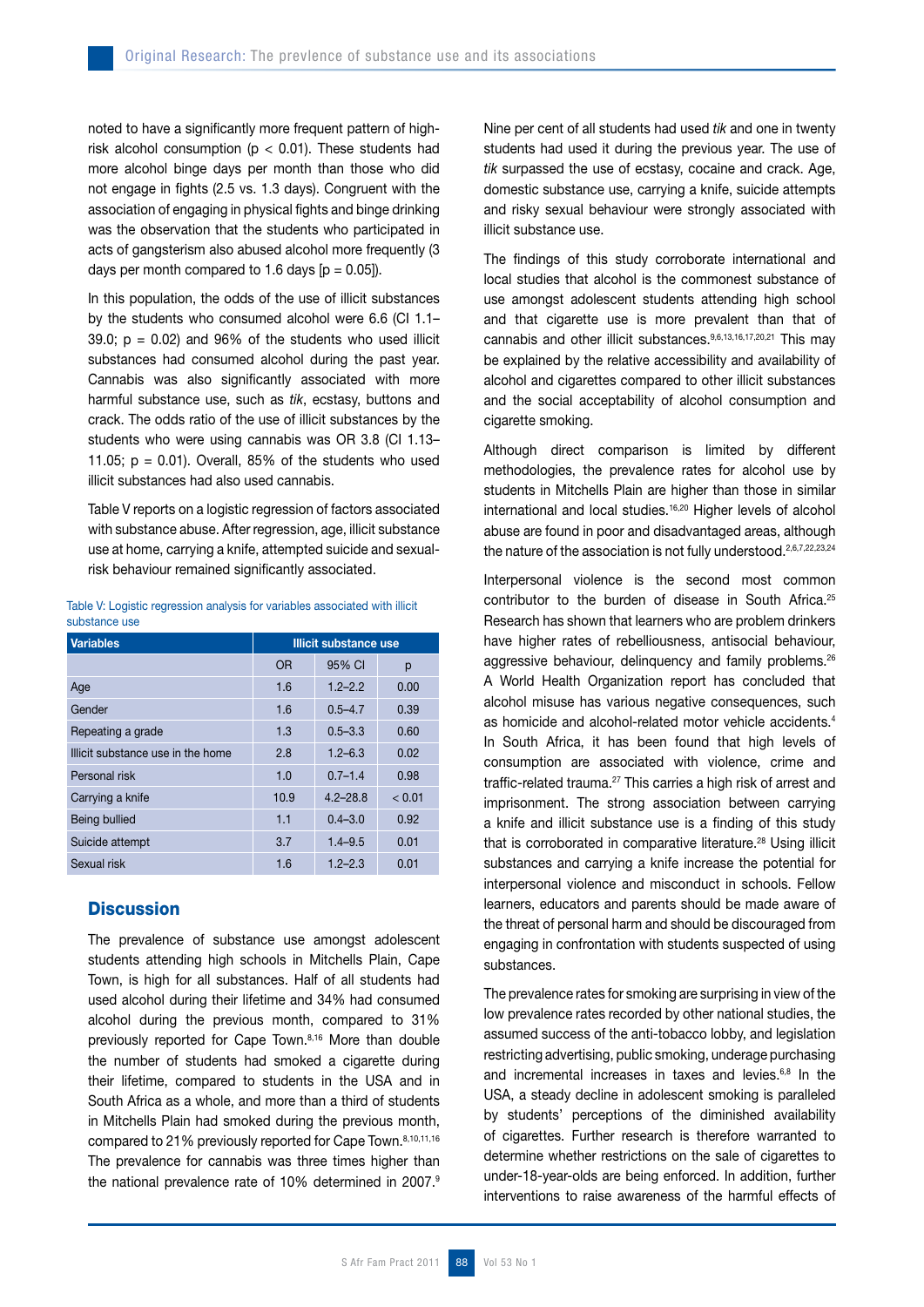smoking need to be encouraged. This is imperative if one accepts that adolescent smoking is an antecedent to adult smoking and to illicit substance use.<sup>13</sup> The association of adolescent smoking with family members who smoke is also described elsewhere,<sup>13</sup> highlighting the importance of family-oriented and more comprehensive interventions for dealing with adolescent substance use.12.13,14 This study also shows that domestic illicit substance use is associated with illicit substance use in learners. This strengthens the case for including family-oriented interventions as part of a comprehensive approach to substance use amongst adolescent learners. Emerging research has shown that positive parenting skills and "parental correctness" are protective against substance abuse.13

The relatively high prevalence of *tik* has considerable implications, as these results imply that, in Mitchells Plain, the 4 000 adolescents who used *tik* in the previous year had a high risk of rapid progression to dependency and harm. These findings highlight the need for critical attention by health care and educational organisations, and predict a growing demand on health care and social services.

The high prevalence of cannabis use by these students makes them susceptible to the cognitive impairment of comprehension, time perception, verbal recall and converting short-term memory into long-term memory. These potential learning difficulties apply to approximately 40 000 students in Mitchells Plain between the ages of 12 to 20 years and may extrapolate into poor academic performance, school failure, school drop-out and a demand for additional learning resources. Cannabis is cultivated locally in South Africa and in neighbouring countries and is 'packaged' in convenient paper bags, money bags and matchboxes. It is therefore easily available. Cannabis is inexpensive and easy to produce and the law prohibiting possession is not frequently enforced.<sup>9</sup> Interventions aimed at interrupting supply, leading to an increase in cost, areencouraged as a means of stemming the growth of the popularity of the substance.

This study concurs with the association between sexual activity and substance use, which is well documented in literature,29 and can be extrapolated to a higher rate of teenage pregnancy, sexually transmitted diseases and HIV in this population of learners. The study findings of a significant association between sexual risk behaviours and illicit substance use are a pertinent factor in the design of targeted interventions. We suggest that interventions aimed at addressing substance use should include safe sex education and awareness of the explicit risk of HIV.

Up to 70% of adolescents who use illicit substances have a co-morbid mental illness, with major affective disorder being the most prevalent and depression the most lethal.<sup>12,30</sup> It is therefore noteworthy that one in three students in this study who reported using illicit substances had attempted suicide. The interaction between mental illness and substance abuse is complex. On the one hand, substances can directly effect neurotransmitters and contribute to the biological causation of mental illness. On the other hand, family dysfunction and low self-esteem are associated with both a higher risk of suicide and substance abuse.<sup>31,32</sup> Parenting skills workshops and programmes aimed at improving support and selfesteem at the family level may therefore be beneficial. 31,32 Educators and parents should also be alerted to the signs of mental illness and the possibility of associated substance abuse. Health services should, furthermore, be sensitive to the needs of adolescents and the interactions with mental illness, suicide and substance abuse.

Students using illicit substances in Mitchells Plain are younger than their European counterparts. We therefore infer that the risk of students developing substance dependency at an earlier age is high. Identifying these young individuals with harmful substance use patterns outside of surveys, however, is not easy. Early and continuous screening is therefore required to recognise misuse patterns and the development of harmful substance use. The emphasis falls on screening susceptible adolescents as a secondary prevention measure and targeting individuals with early emerging problems. There is therefore a need for resources to screen students for harmful substance use, assess them comprehensively and treat problem use promptly. Awareness campaigns addressing use, risk and the harmful effects of common substances, with emphasis on alcohol and cigarette use, should be promulgated in the younger, under-14-year-old adolescent, while greater emphasis should be placed on the use of cannabis and *tik* in the older adolescent (over the age of 14). As part of a comprehensive approach to behaviour change in adolescent substance use, brief motivational interviewing (BMI) could be linked to the screening tests mentioned above.<sup>5,7,12,33</sup>Evidence supporting BMI is strong and is guided by the premise that harm reduction strategies are successful in encouraging young students to adopt more moderate and less harmful approaches to substance use.<sup>5,12</sup>

# Limitations of the study

The study is limited in that it reports only on one area of Cape Town, albeit an area that is regarded as a hot spot for substance abuse. Prevalence rates are also self-reported and dependent on the accuracy with which the learners completed the questionnaire. The analysis furthermore did not specifically account for the effect of the clustering of students within specific classes and many statistical tests were performed, which increases the possibility of false positive associations.